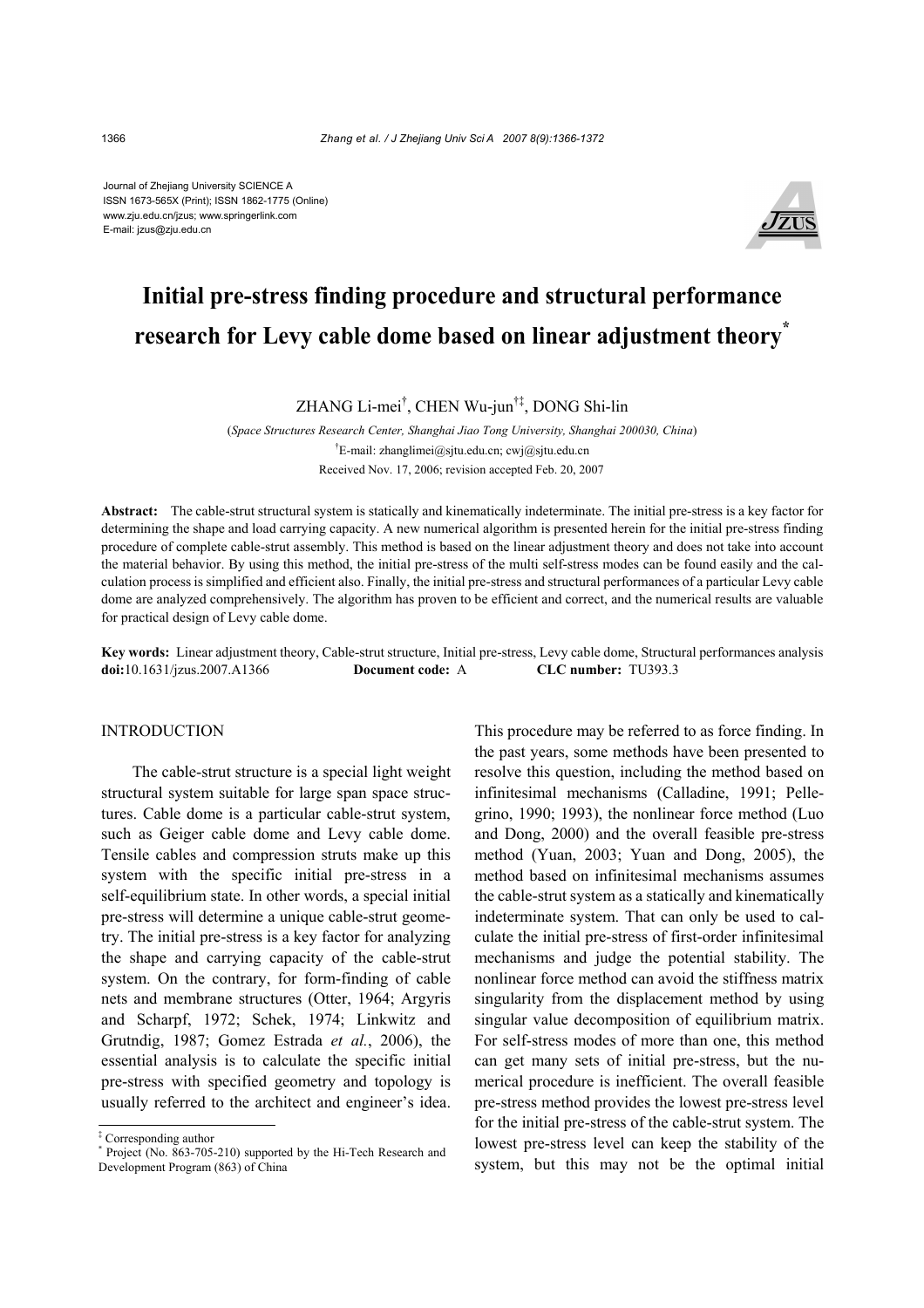pre-stress of practical cable-strut system.

This paper presents a new method for calculation of initial pre-stress of cable-strut assembly. This method is based on the linear adjustment theory without considering the material behavior (i.e. no specification of constitutive relationship). A schematic iterative procedure is employed for the specified initial pre-stress to find the equilibrated force. Using this method, the initial pre-stress of the multi self-stress modes can be found easily and efficiently. As an example, the initial pre-stress is calculated for a particular Levy cable dome where the load capacity and structural performances are investigated thoroughly.

## LINEAR ADJUSTMENT THEORY

#### **Theoretical background**

Fig.1 shows a link of cable-strut structural assembly. The node coordinate vector, the node force vector and the residual vector for the force or for the coordinate are written as

$$
\boldsymbol{X}^{\mathrm{T}} = [\boldsymbol{X}_j^{\mathrm{T}} \quad \boldsymbol{X}_k^{\mathrm{T}}] = [\boldsymbol{x}_j \quad \boldsymbol{y}_j \quad \boldsymbol{z}_j \quad \boldsymbol{x}_k \quad \boldsymbol{y}_k \quad \boldsymbol{z}_k], \quad (1)
$$

$$
\boldsymbol{r}^{\mathrm{T}} = [r_{xj} \quad r_{yj} \quad r_{zj} \quad r_{xk} \quad r_{yk} \quad r_{zk}], \tag{2}
$$

$$
\mathbf{v}^{\mathrm{T}} = [\mathbf{v}_{xj} \quad \mathbf{v}_{yj} \quad \mathbf{v}_{zj} \quad \mathbf{v}_{xk} \quad \mathbf{v}_{yk} \quad \mathbf{v}_{zk}]. \tag{3}
$$





The branch node matrix for a link can be written as

$$
\boldsymbol{c} = [\boldsymbol{E}, -\boldsymbol{E}] = \begin{bmatrix} 1 & 0 & 0 & -1 & 0 & 0 \\ 0 & 1 & 0 & 0 & -1 & 0 \\ 0 & 0 & 1 & 0 & 0 & -1 \end{bmatrix}, \qquad (4)
$$

where  $\vec{E}$  is the 3×3 identity matrix.

The differences vector of the coordinates yields

$$
\mathbf{u} = [u \ \ v \ \ w]^{\mathrm{T}} = [x_j - x_k \ \ y_j - y_k \ \ z_j - z_k]^{\mathrm{T}} = cX. \tag{5}
$$

The length of the link can be calculated from

$$
l^{2} = (x_{j} - x_{k})^{2} + (y_{j} - y_{k})^{2} + (z_{j} - z_{k})^{2} = \mathbf{u}^{\mathrm{T}} \mathbf{u} = \mathbf{X}^{\mathrm{T}} \mathbf{c}^{\mathrm{T}} \mathbf{c} \mathbf{X}.
$$
 (6)

In the case of the force density,  $q$  is the quotient of the force *s* divided by the stressed length *l*, so

$$
q = s/l. \tag{7}
$$

Based on the equilibrium equation of the force method, the equilibrium equation of the link can be written as follows:

$$
\mathbf{r} + \mathbf{v} = \mathbf{c}^{\mathrm{T}} \mathbf{u} \mathbf{q} = \mathbf{c}^{\mathrm{T}} \mathbf{Q} \mathbf{u} = \mathbf{c}^{\mathrm{T}} \mathbf{Q} \mathbf{c} \mathbf{X}.
$$
 (8)

For a cable-strut system, the equilibrium equation can be obtained as

$$
\mathbf{r} + \mathbf{v} = \mathbf{C}^{\mathrm{T}} \mathbf{U} \mathbf{q} = \mathbf{C}^{\mathrm{T}} \mathbf{Q} \mathbf{u} = \mathbf{C}^{\mathrm{T}} \mathbf{Q} \mathbf{C} \mathbf{X}.
$$
 (9)

## **Linear adjustment theory**

Supposing that the node force vector is  $b_{n\times 1}$  and that the individual weights in the diagonal matrix  $P_{n \times n}$ , together with the residual vector  $v_{n \times 1}$  known, and based on the force density method subjected to additional conditions (Singer, 1995), the residual equation is defined as

$$
\mathbf{b} + \mathbf{v} = f(\mathbf{x}) = A\mathbf{x},\tag{10}
$$

where  $A_{n \times h} = \partial f(x)/\partial x$  is a Jacobian matrix,  $x_{h \times 1}$  is the *h* unknown nodes force vector. If the number of the known quantity is greater than the number of the unknown quantity, the matrix *A* is not square and there are many feasible combinations for determining the unknowns. Using the linear adjustment theory aforementioned, the equation can yield the optimal solution. The least square theory can be employed to find

$$
\phi(x) = v^{\mathrm{T}} P v \to \min, \tag{11}
$$

where  $\phi(x)$  is a function of the unknowns *x*. The residual force vector will be minimum when  $\phi(x)$ reaches minimum. Then

$$
A^{\mathrm{T}}Pv = A^{\mathrm{T}}P(f(x)-b). \tag{12}
$$

The unknowns  $x$  can be calculated by linear iteration as

$$
A^{\mathrm{T}}Pb = A^{\mathrm{T}}PAx.
$$
 (13)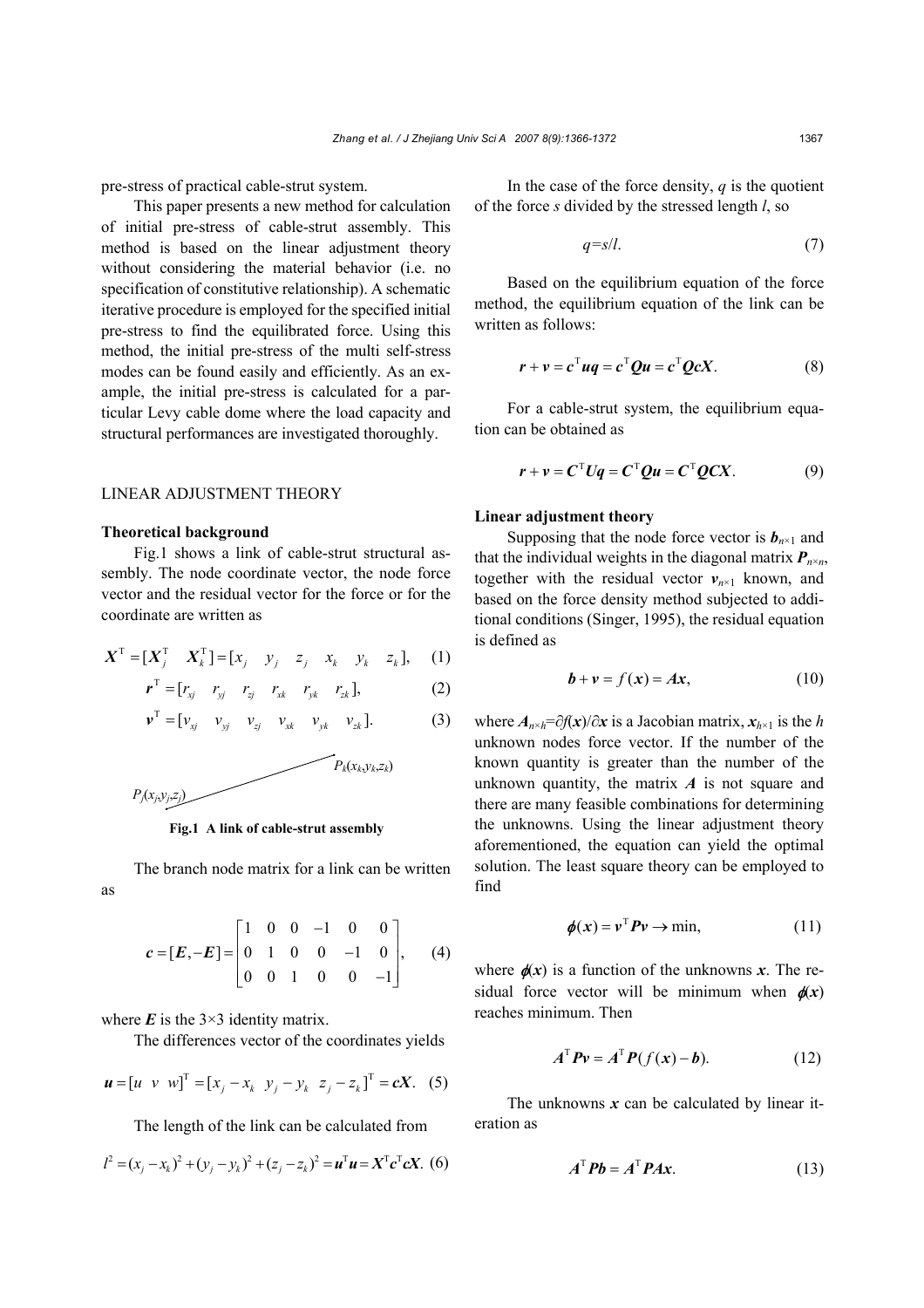This is the basic outline of the linear adjustment theory.

# FORCE-FINDING USING LINEAR ADJUST-MENT THEORY

# **Force density equilibrium equation**

A cable-strut assembly is assumed to have  $n_s$ nodes and *m* links, with the node coordinate vector  $X_{3n \times 1}$  being unknown. Based on Eq.(11), a least square formula for node coordinate can be written as:

$$
\phi(X) = v^{T} P v = (f(X) - b)^{T} P(f(X) - b) \to \min. \quad (14)
$$

An additional condition is that the distances of two adjacent nodes are zero

$$
\mathbf{0}_{i} + \mathbf{v}_{i} = \sqrt{(x_{j} - x_{k})^{2} + (y_{j} - y_{k})^{2} + (z_{j} - z_{k})^{2}}.
$$
 (15)

So, Eq.(14) can be written as

$$
\phi(X) = \sum_{i=1}^{m} q_i l_i^2 = \sum_{i=1}^{m} q_i (u_i^2 + v_i^2 + w_i^2) \to \min. \quad (16)
$$

The nonlinear residual Eq.(15) can be split into three linear residual equations

$$
0 + \nu_{xi} = x_j - x_k = u,
$$
  
\n
$$
0 + \nu_{yi} = y_j - y_k = v,
$$
  
\n
$$
0 + \nu_{zi} = z_j - z_k = w.
$$
\n(17)

With use of the node coordinate vector, Eq.(16) can be written as

$$
\phi(X) = u^{\mathrm{T}}Qu = X^{\mathrm{T}}C_{\mathrm{s}}^{\mathrm{T}}QC_{\mathrm{s}}X \to \min. \qquad (18)
$$

Then the equilibrium equation can be developed by linear adjustment theory

$$
\left(\frac{\partial \boldsymbol{u}}{\partial x}\right)^{\mathrm{T}} \boldsymbol{Q} \left(\frac{\partial \boldsymbol{u}}{\partial x}\right) \boldsymbol{X} = \boldsymbol{C}_{\mathrm{s}}^{\mathrm{T}} \boldsymbol{Q} \boldsymbol{C}_{\mathrm{s}} \boldsymbol{X} = 0. \tag{19}
$$

The unknown node coordinates can thus be calculated by linear iteration.

# **Initial pre-stress determination of the cable-strut system**

From Eq.(9):  $\mathbf{r}$ + $\mathbf{v}$ = $\mathbf{C}_s^T \mathbf{U} \mathbf{q}$ , without any additional condition, the Jacobian matrix is  $A = C_s^\mathsf{T} U$ . Given the weight identity matrix  $P=E$ , the node force vector  $r$ and the node residual force vector  $v$ , the equilibrium equation can be formulated as

$$
A^{\mathrm{T}} P A q = A^{\mathrm{T}} P r,\tag{20}
$$

which can be rewritten as

$$
\boldsymbol{U}^{\mathrm{T}} \boldsymbol{C}_{\mathrm{s}} \boldsymbol{C}_{\mathrm{s}}^{\mathrm{T}} \boldsymbol{U} \boldsymbol{q} = \boldsymbol{U}^{\mathrm{T}} \boldsymbol{C}_{\mathrm{s}} \boldsymbol{r}.
$$
 (21)

Given the force density of any link  $q_i$ , the initial force density  $q_0$  of all links can be obtained from Eq.(21). The residual vector *v* can be obtained through  $q_0$ , then substituted into Eq.(21) and re-calculated, until the iteration threshold is reached. Finally,

$$
q = q_0 + \Delta q. \tag{22}
$$

The force density vector  $q$  is the optimal solution and the initial pre-stress of the cable-strut structure can be calculated from Eq.(7).

The number of the known force density is determined by the self-stress modes of the cable-strut system. If there are *s* self-stress modes, the quantity of the given force density cannot exceed *s*−1. If there is only one self-stress mode, any one link force density can yield the solution. To choose the links of given force, one should consider the geometry symmetry and make sure that the link in the symmetrical location has the same force density. Based on the initial pre-stress, Hooke's Law and Conjugate gradient iteration method (Strobel, 2004), nonlinear structural analysis (Shan *et al.*, 1993; Kmet and Kokorudová, 2006) can be done for various load case.

# ANALYSIS OF THE LEVY CABLE DOME

#### **Analysis of the initial pre-stress**

The Levy cable dome, invented by American engineer Levy, is a particular cable-strut system (Chen, 2005). Though the first Levy cable dome, Georgic Dome was successfully used for the Olympic Stadium in 1996, many scientific and technical questions still need thorough researching. In contrast to the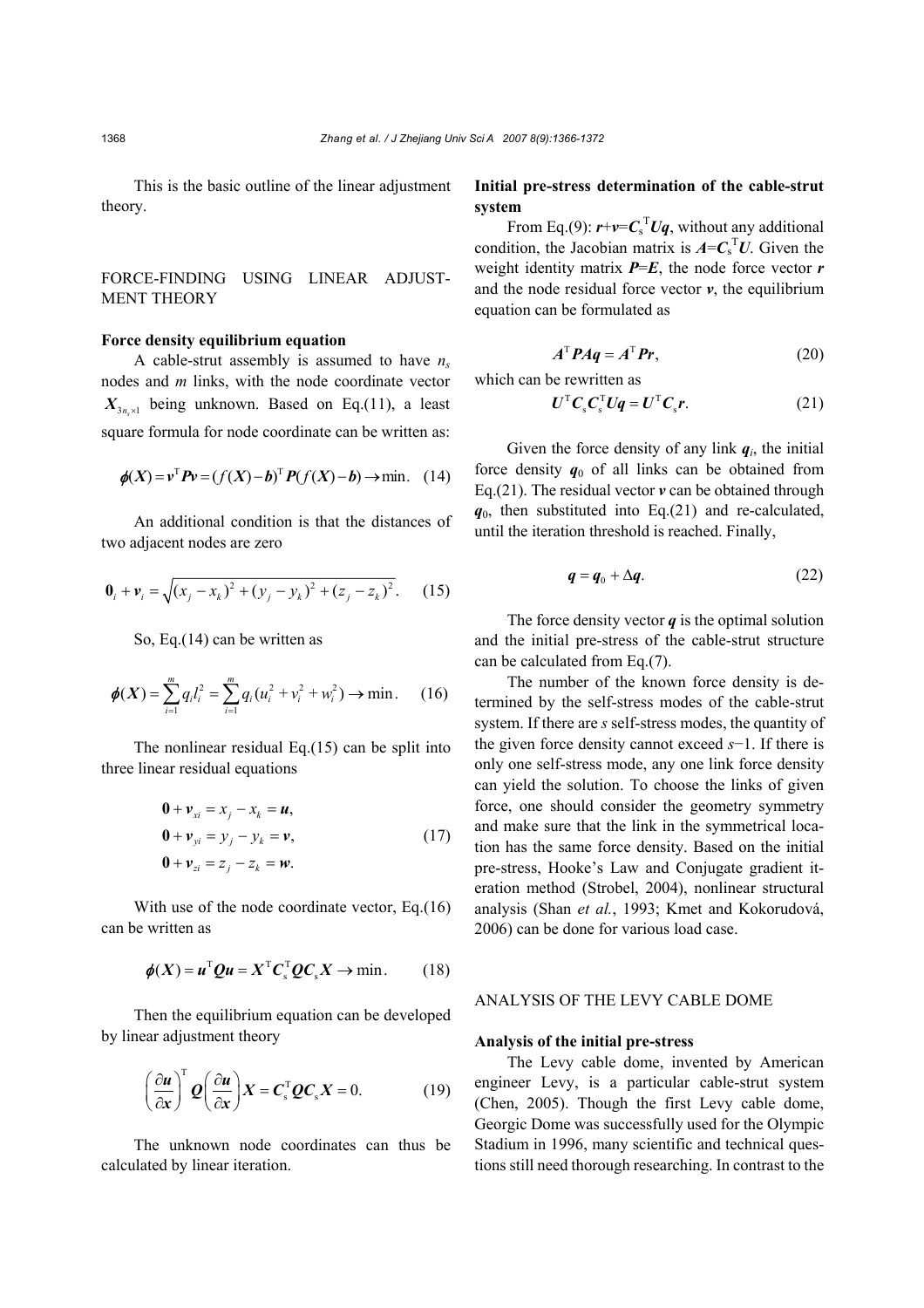Geiger cable dome, Levy cable dome adopts triangle cable gird to form local negative Gauss curvature membrane which increases the complexity of the design details, but also greatly improves the geometric stability (Zhang, 2004). In this paper, a Levy cable dome with center hoop will be analyzed comprehensively regarding the initial pre-stress and various load cases. The diameter of the cable dome is 120 m, with a rise of 17.58 m, a center hoop diameter of 6 m, and with 450 link elements and 72 struts. Fig.2 presents the perspective and section views of Levy cable dome.



**Fig.2 Levy cable dome (unit: mm)**  (a) Isometric view; (b) Section view

From matrix analysis of the equilibrium matrix, the number of the self-stress modes *n*−*r* is 19 and the number of the mechanisms *m*−*r* is 1. Therefore the cable dome is found to be statically and kinematically indeterminate. Given that the initial pre-stress of all of the outer 18 hoop cables is 2600 kN, the dome can be calculated according to the linear adjustment theory, and the results are listed in Table 1.

The struts all adopt Q235 circular hollow section (CHS) whose elastic modulus is  $2.06 \times 10^{11}$  N/m<sup>2</sup>. All cables are helical steel wire strand (ASTM A586-91) whose effective elastic modulus is  $1.7 \times 10^{11}$  N/m<sup>2</sup>.

| No.            | Link type                  | Initial pre-stress (kN) |  |
|----------------|----------------------------|-------------------------|--|
| 1              | $\varnothing$ 325×12       | 1191.3 (184)            |  |
| $\overline{c}$ | $\varnothing$ 325×12       | $-21.2$                 |  |
| 3              | Ø42 (1×91)                 | 212                     |  |
| 4              | $\emptyset$ 54 (1×91)      | 34.2                    |  |
| 5              | Ø42 (1×91)                 | 261.6                   |  |
| 6              | $\varnothing$ 325×12       | $-51.7$                 |  |
| 7              | $\varnothing$ 54 (1×91)    | 85.8                    |  |
| 8              | $2\emptyset$ 39.7 (1×61)   | 442                     |  |
| 9              | $\varnothing$ 36.5 (1×61)  | 380.5                   |  |
| 10             | $\varnothing$ 325×12       | $-125$                  |  |
| 11             | $\varnothing$ 63.5 (1×127) | 215.5                   |  |
| 12             | 2Ø39.7 (1×61)              | 1070                    |  |
| 13             | $\varnothing$ 54 (1×91)    | 818.4                   |  |
| 14             | Ø400×12                    | $-553$                  |  |
| 15             | $\varnothing$ 63.5 (1×127) | 684.3                   |  |
| 16             | 2050.8 (1×91)              | 2600                    |  |

|  |  | Table 1 Link type and initial pre-stress |
|--|--|------------------------------------------|
|--|--|------------------------------------------|

Note: 1191.3 (184) represents the element force of the top and bottom chord of the inner hoop

For the load case, the additional membrane self-weight is  $0.0125$  kN/m<sup>2</sup>, and the reference snow pressure and wind pressures are  $0.3 \text{ kN/m}^2$  and  $0.45$  $kN/m<sup>2</sup>$  respectively, then the design value of load is  $0.66$  kN/m<sup>2</sup> according to LRFD code. To evaluate the structural performance of the cable dome, a fully loaded and a half loaded case are the two necessary states analyzed. Due to large geometrical nonlinearity, the load is applied in 5 incremental steps.

# **Nodal deflection analysis**

1. Fully loaded case

The nodal deflections of the nodes 1~4 are the same as those of nodes 5~8 due to symmetry, so the nodal deflections 1~4 show the dome deflections. As shown in Fig.3, the deflections of the center hoop are the largest with the deflections being nearly proportional to that of the load incremental step. The largest deflection to span ratio is about 1/270. The dome exhibits fairly high overall stiffness when the pressure loading is that of a symmetric load case.

2. Half partially loaded case

In this load case, loads are only applied to the nodes 5~8. As shown in Fig.4, node 1 descends, and nodes 2~4 actually ascend. The dome deflects downward in the loaded areas and exhibits an overall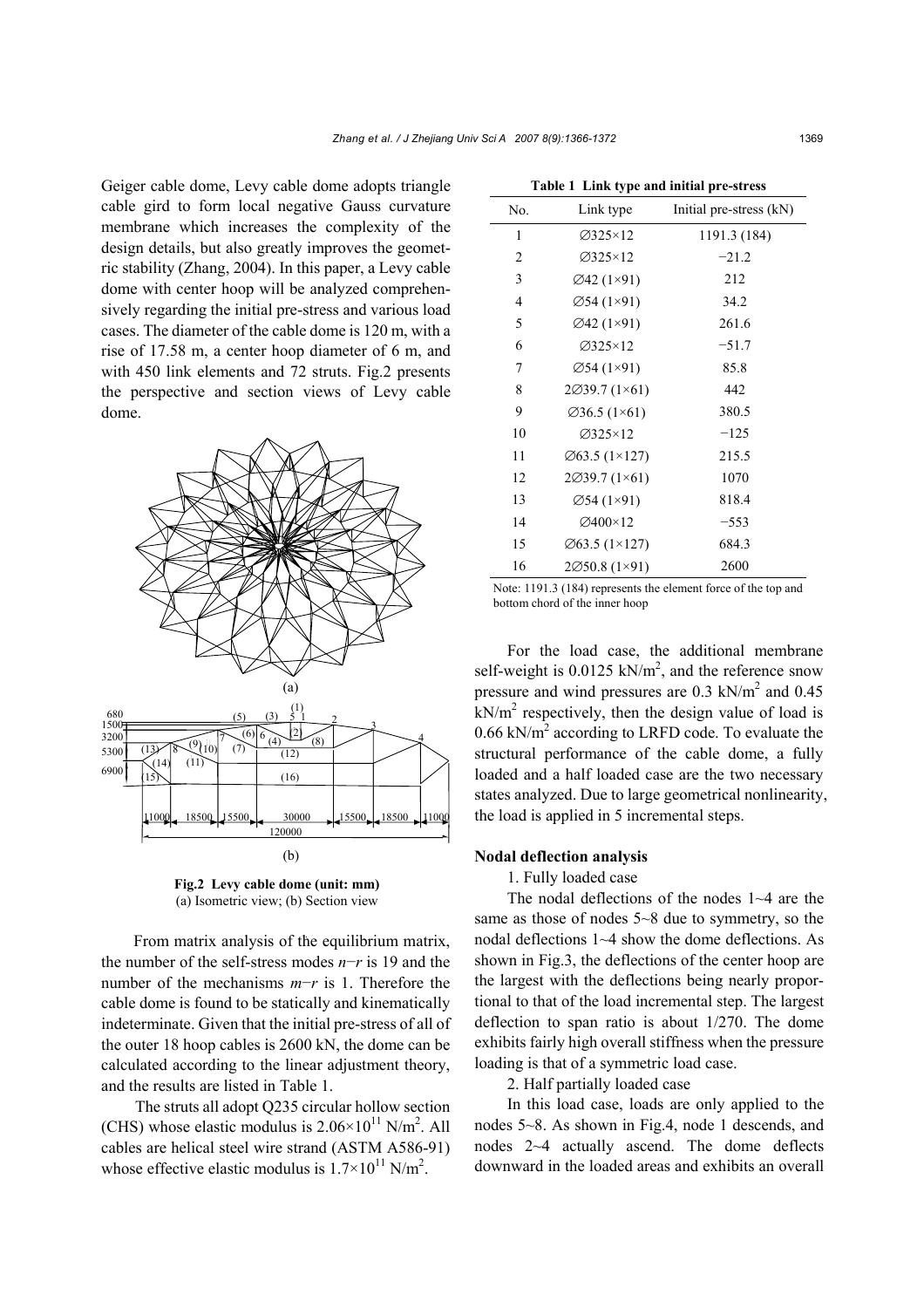asymmetrically deformed shape. The maximum deflection appears at node 6, and is about 75% greater than the larger deflection in the fully loaded case. This indicates the dome has rather low stiffness under asymmetrical loading, which is to be expected since the inherent mechanism in the structure is being excited.

## **Internal force analysis**

## 1. Fully loaded case

As the dome applied fully symmetrical load, the axial forces of the representative members are presented as shown in Fig.5. The tension of hoop and diagonal cables increases, but the tension of ridge cables decreases with increasing downward load. The



**Fig.3 Nodal deflection of upper chord**



**Fig.4 Nodal deflections of upper chord**  (a) Deflection of nodes 1 to 4; (b) Deflection of nodes 5 to 8

tension changes of the cables are little. The tension change of the ridge cables is greater than that of hoop and diagonal cables; but they are still under 30% of the initial pre-stress. This indicates that initial pre-stress forms a great part of the permanent force and plays a key role on load capacity and deformation.

2. Half partially loaded case

For the dome with half load applied, the axial forces of the cables and struts are shown in Fig.6, where the  $\alpha$  figures show the axial force of links in



**Fig.5 (a) Hoop cable tension; (b) Ridge cable tension; (c) Diagonal cable tension; (d) Strut compression**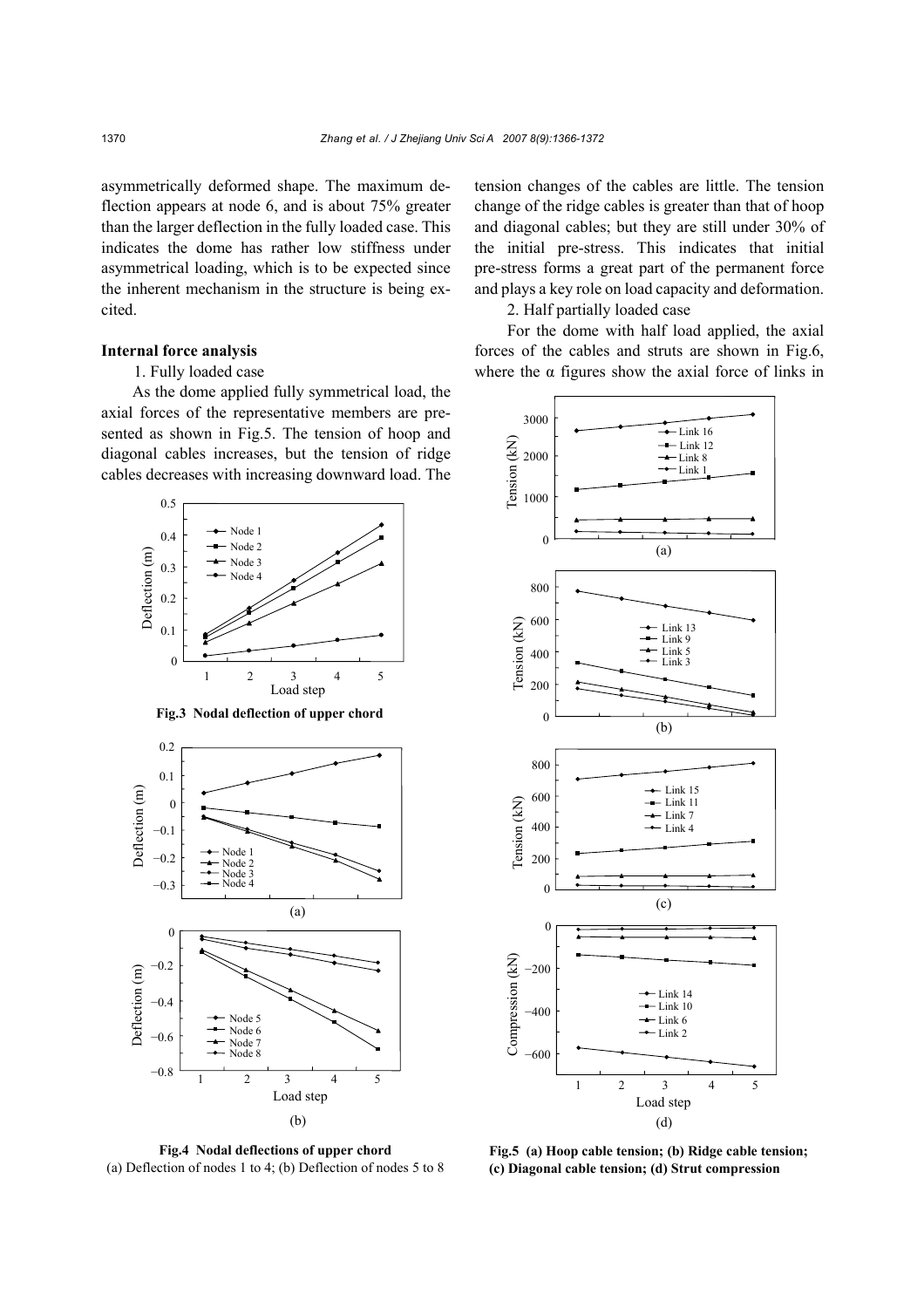

**Fig.6 (a) Hoop cable tension (α); (b) Hoop cable tension (β); (c) Ridge cable tension (α); (d) Ridge cable tension (β); (e) Diagonal cable tension (α); (f) Diagonal cable tension (β); (g) Strut compression (α); (h) Strut compression (β)**